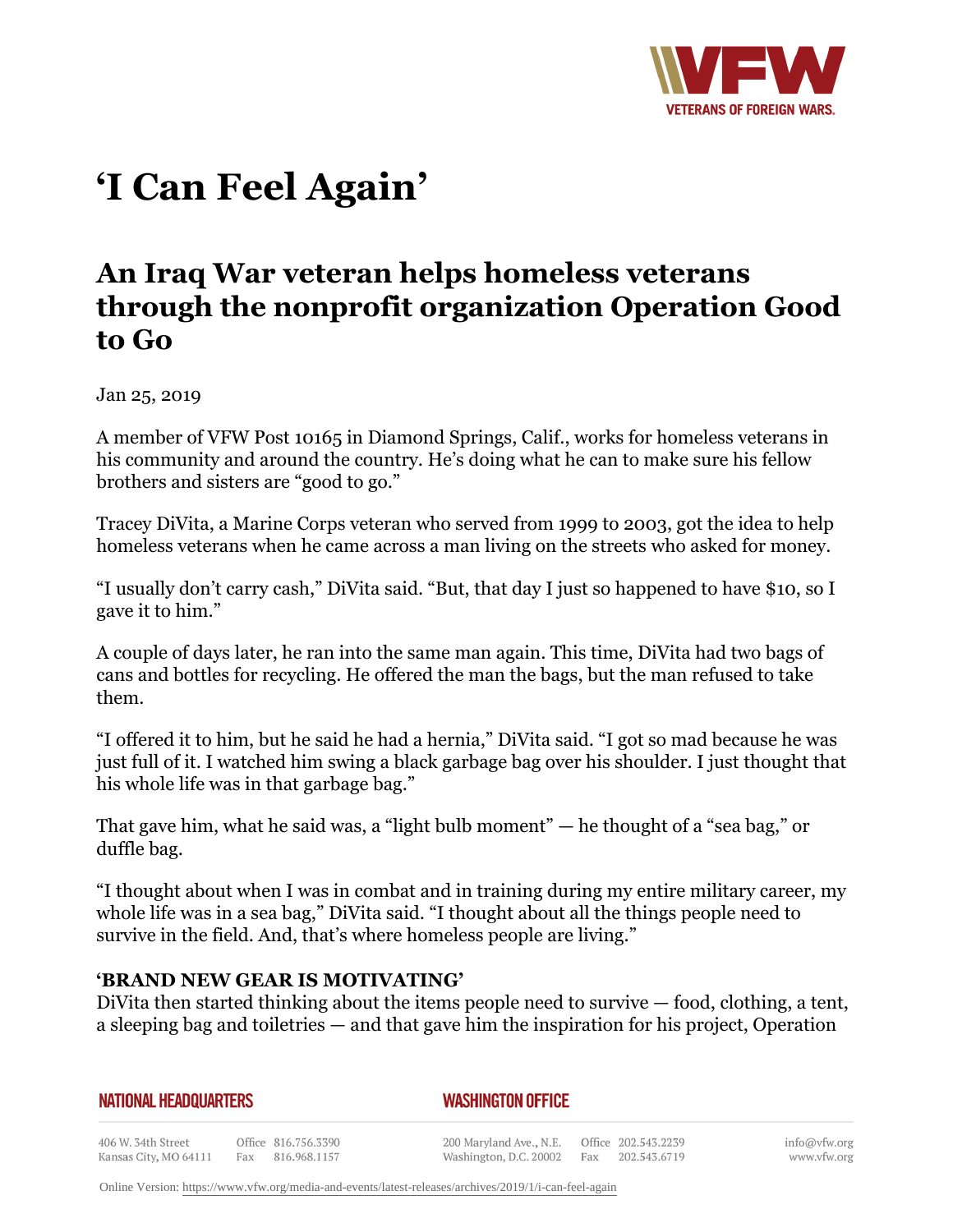Good to Go. Those items would end up in the sea bags DiVita would eventually give to homeless veterans through the program.

"I have 100 percent disability from the VA, so I started taking some of that money and putting it toward brand new gear for homeless people," DiVita said. "To me, brand new gear is motivating. I don't give out used stuff. I pride myself in only giving these people brand new gear, because I'm a Marine, and Marines are motivators."

Starting out, he would spend about \$125 per bag. After a while, DiVita started taking the homeless veterans to lunch to talk with them.

"I would learn their personal sizes, and that's when bags started costing about \$200," DiVita said. "I wanted to buy each of them pants and shirts that would fit."

Though it has only been two years since the start of the program, Operation Good to Go has already been recognized by Congress. This past spring, DiVita received the Certificate of Special Congressional Recognition from U.S. Rep. Tom McClintock (R-Calif.).

"I'm just really proud of what I have been able to do for these [veterans]," DiVita said. "It just shows what one person can do when they follow their heart. It's been very humbling."

### **'WE WERE FORGOTTEN ABOUT'**

Before starting Operation Good to Go two years ago, DiVita served with the 1st Tank Battalion, a part of the 1st Marine Division, during the 2003 Iraq invasion. He said Operation Good to Go stemmed from his deployment to Iraq.

"We all had our rock star moment during the time," DiVita said. "But, I feel like we were just kicked to the curb and forgotten about."

After returning home, he became a deputy sheriff for the El Dorado County (Calif.) Sheriff's Department. He worked there (just east of Sacramento) for almost a decade, but retired due to issues with his post-traumatic stress disorder (PTSD).

"I fell hard," DiVita said. "I just kept asking to get through each day. I just wanted to die, but I also wanted to get through each day. It was so exhausting."

DiVita said he hit "rock bottom" when he learned that his friend, a former Marine he served with, committed suicide. DiVita said his friend left behind two daughters.

"It's as if he committed suicide for me, too," DiVita said. "It just punched me in the stomach. It woke me up, and I decided that enough was enough. I just started thinking that I have to do something, but I didn't know what to do."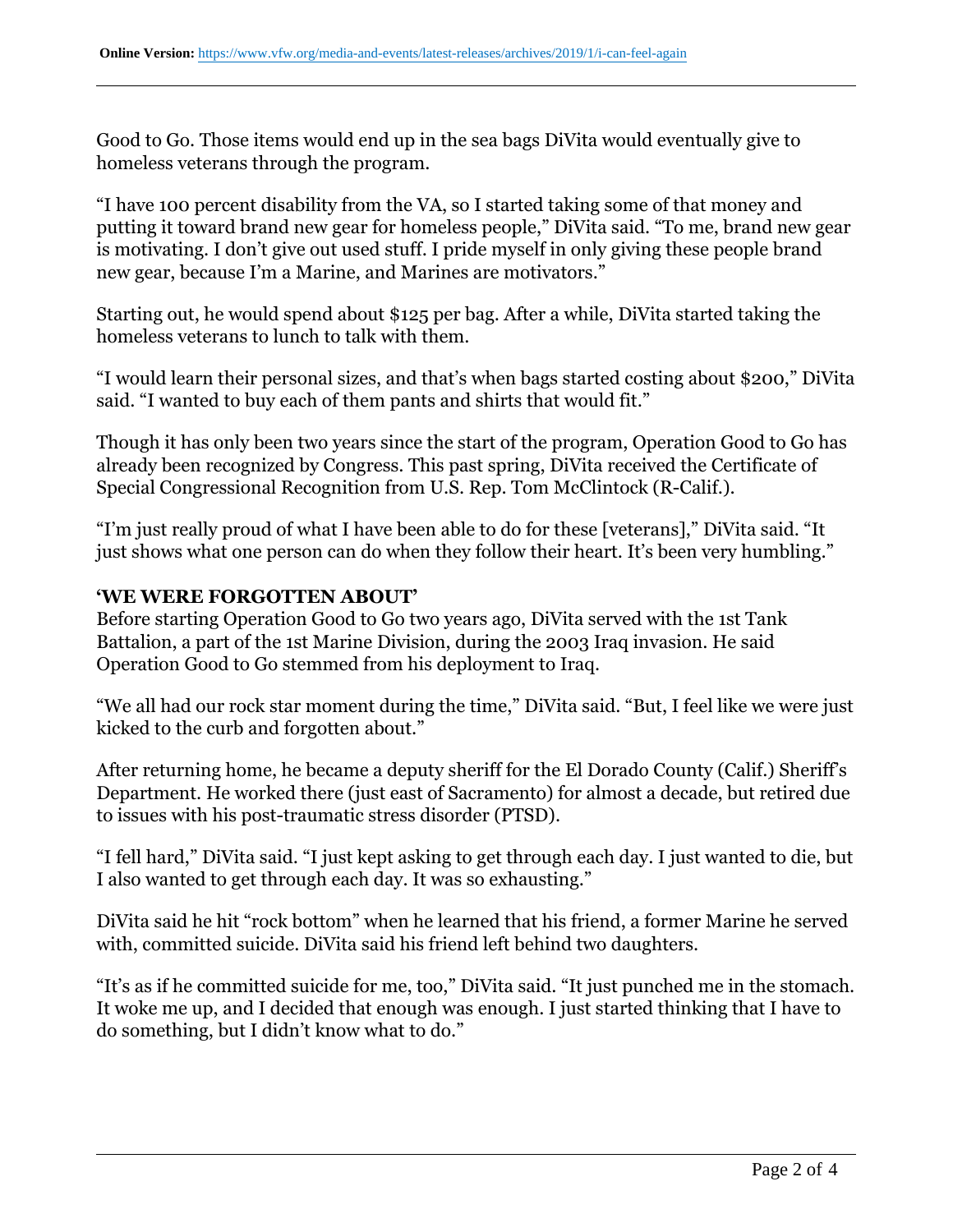That is until he started Operation Good to Go, with DiVita working as a one-man organization. His board of directors consists of family members.

"I don't need money for this," DiVita said. "I don't need gas money to give a homeless veteran in Sacramento a bag. I just love helping my brothers and sisters. I can feel again."

#### **HELPING MORE THAN HOMELESS VETERANS**

When the organization first started, Operation Good to Go didn't have a nonprofit status. But DiVita said people saw what he was doing and started donating money and Walmart gift cards to pitch in. He paid for most of the expenses during the first year of operation.

Now, Operation Good to Go is a nonprofit organization that had raised more than \$16,000 and helped about 80 homeless veterans and veteran families as of October.

"Now that we have a nonprofit status, we can do fundraisers," DiVita said. "When that happened, that's when things started going above and beyond."

DiVita said the vision he has for the future of Operation Good to Go is to be an organization that not only helps veterans but also their families.

"I knew I could do the good-to-go bags, but it also was a bridge to doing another part that I love," DiVita said. "A lot of people know about the veterans that die each day from suicide. But what isn't talked about is the family and kids that are left behind."

DiVita said that when more money for the organization started coming in, he wanted to do something special for the 9-year-old daughter of a veteran who committed suicide when the girl was 2 years old.

"She's doing really well in school and loves softball, so I got her a pitching and batting coach, brand new softball gear and tickets to a baseball game," DiVita said. "That's the kind of thing that I want to do — give back to these families. We have to do something nice for them, too."

### **'I'M TRYING TO TACKLE EVERYTHING'**

DiVita believes the main problem with veteran suicides and homelessness stems from their discharge from service. He said "50 percent" of the problem is how the military treats its troops when they leave the service.

"They kick you to the curb after you're finished," DiVita said. "We need to find a cure for separation. That is why I'm doing this. Some veterans and families have become tired of trying to get help from [the government], so I'm trying to help who I can."

DiVita had his own problems with VA. He said he had claims of "well-documented action"